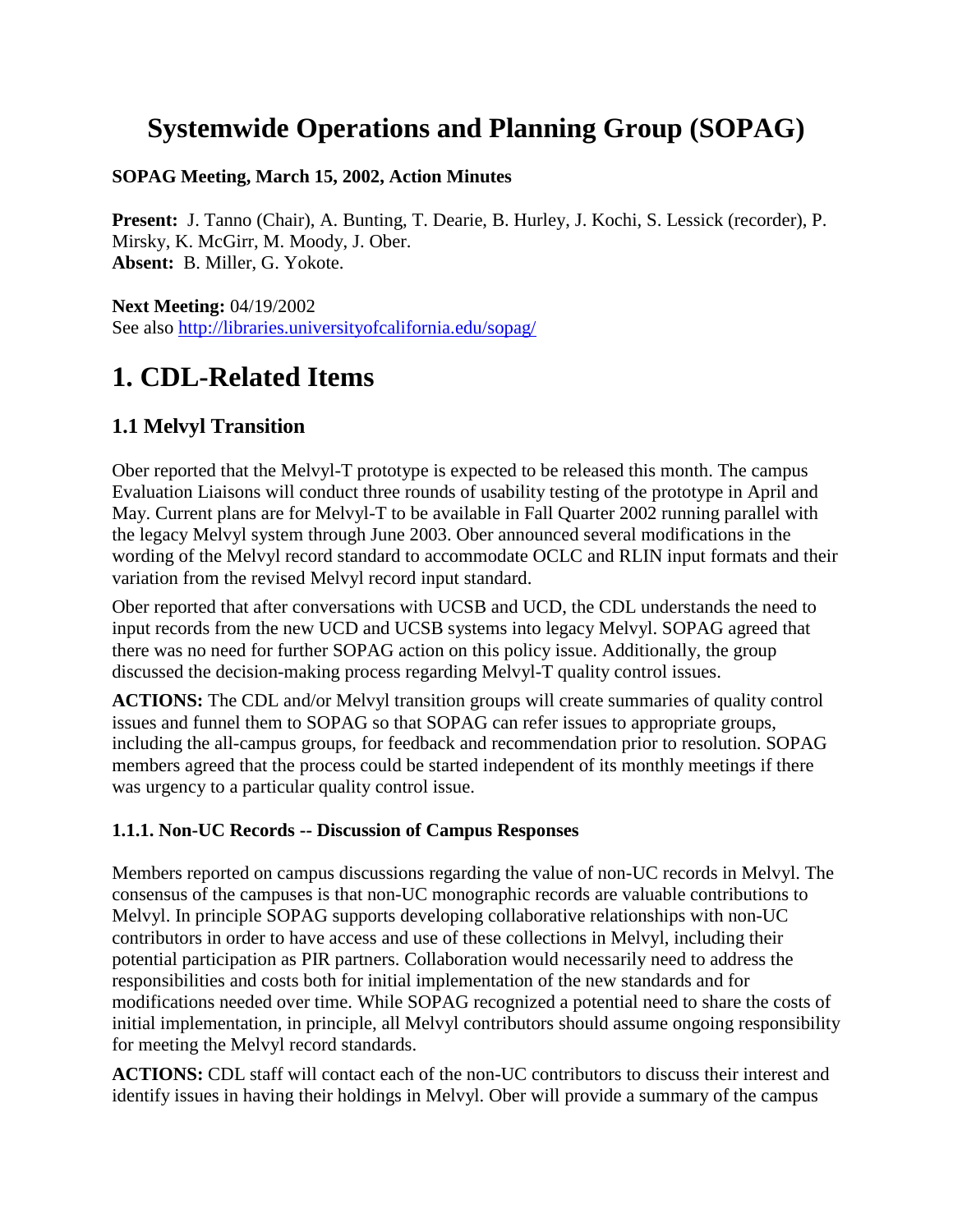comments about non-UC contributors as soon as possible; further analysis and summarization that includes non-UC contributor responses will be provided as soon as possible, ideally in time for discussion at the joint SOPAG/ULs meeting (May 10, 2002).

#### **1.1.2. Record Improvement Projects for Melvyl**

In February the CDL issued a request for proposals for record improvement projects. The call asked for projects that would assist campuses to move toward fully supporting the new record standards or to otherwise enhance the union catalog, such as by improving merging, facilitating Request, etc. 2001/02 Resource Sharing funds might be available to fund the campus record improvement projects. These campus proposals with cost estimates were submitted to SOPAG members prior to the meeting. SOPAG discussed the proposals that have been received so far and noted that they totaled over \$500,000. The use of resource sharing funds to support the proposals will be reviewed and approved by the University Librarians. Due to the large number of proposals received and limited funding, SOPAG suggests the following criteria for assessing the proposals:

- 1st priority would be given to correcting records so that they are in compliance with the new standard and can be input into Melvyl;
- 2nd priority would be given to proposals that enhance resource sharing (examples: improving holdings information);
- 3rd priority would be given to proposals that increase the visibility of records in Melvyl (examples: adding access points, uncataloged materials, etc.).

**ACTIONS:** CDL will prepare an analysis of the record improvement project proposals in time for the next joint UL/SOPAG meeting. CDL will also try to have a draft ready for review at the next SOPAG meeting (April 19, 2002).

### **1.2 A&I Transition**

UC-eLinks went into production last week from the CSA databases and article level links are now available for Elsevier Science Direct journals. Statistics on the use of UC-eLinks are being collected and analyzed. CDL has worked closely with Ex Libris to shape the development of SFX technology, which uses OpenURL linking technology.

### **1.3 Digital Preservation Repository**

Ober reported that the ULs supported the concepts that are articulated in the DPAC report and encouraged CDL to move quickly to analyze costs, issues, and impacts. CDL has taken the project under advisement and is currently preparing an analysis of how it can best provide leadership for establishing a digital preservation repository and program. The ULs agreed to redirect system-wide preservation funds for the pilot project. Ober and Hurley submitted an IMLS grant application to supplement UC funds and will know whether the grant has been funded by September 2002. They are also responding to inquiries from the Library of Congress about UC's efforts and their potential relationship to LC's digital preservation strategies.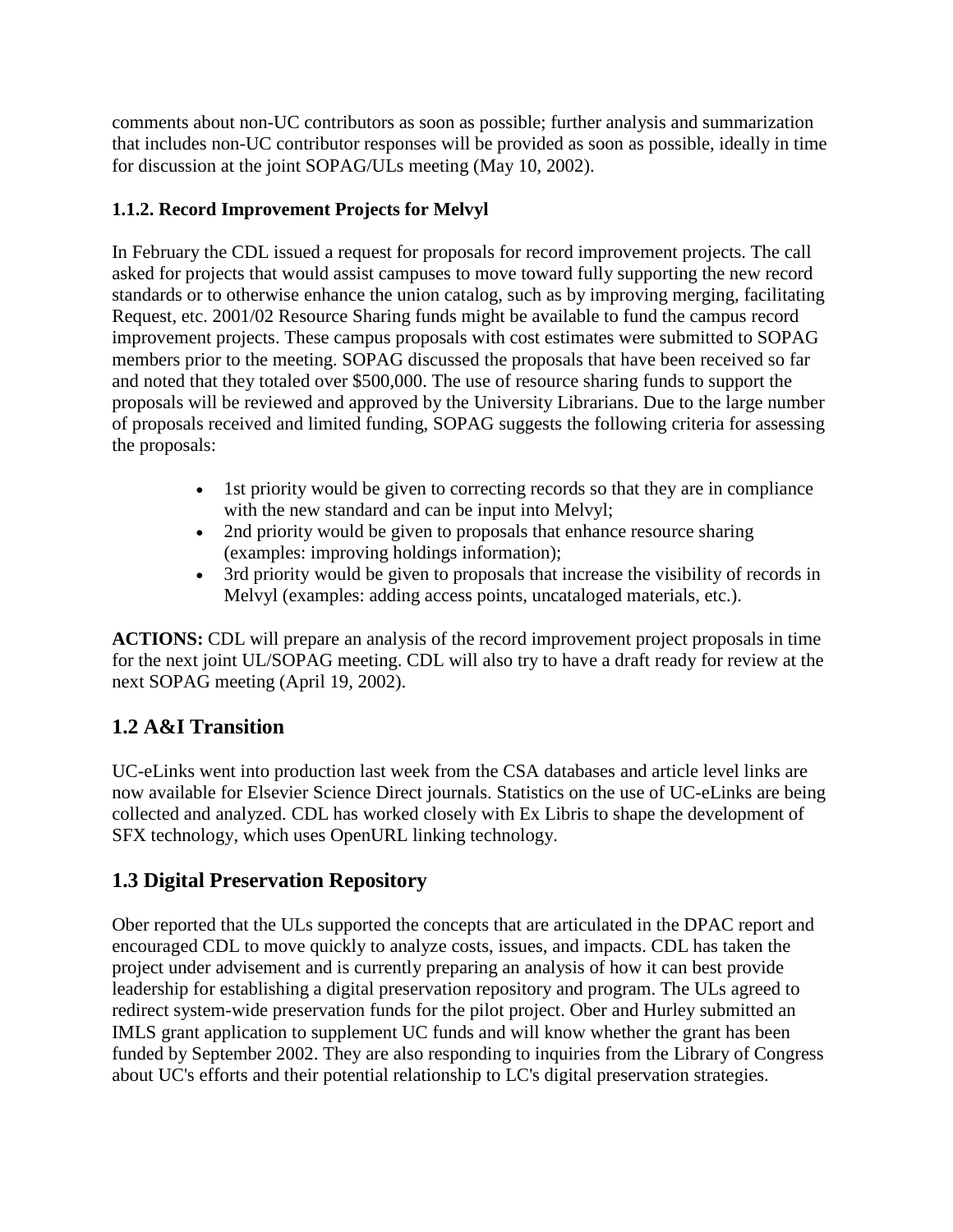#### **1.4 Digital Visual Resources**

The group discussed a draft charge of a task force to explore the benefits, challenges, and needs for developing and managing a union digital repository for visual resources. Several issues were discussed, including the scope of the repository, copyright challenges, governance structure, and a partnership with ArtStor as an alternative strategy for building digital visual collections.

**ACTIONS:** SOPAG agreed to appoint a task force to develop a white paper to explore the broad issues and to make recommendations regarding the creation of a digital visual repository. The task force will also conduct an inventory of campus library collections of digital images. J. Tanno with the assistance of L. Farley will refine the draft charge and share it with SOPAG before the next meeting.

### **1.5 eScholarship**

Ober reported that the eScholarship staff is currently visiting campuses to discuss the eScholarship program and potential collaborations between libraries and the eScholarship program. A Social Science repository containing the working papers of several UC social science organized research units and departments will open in April.

#### **1.6 CBS Implementation**

Ober reported that VDX will be used for UCLA and UCSD loan requests via REQUEST beginning in April. VDX training for Phase 2 campuses will take place in May; Phase 3 training will take place in the summer.

### **1.7 CMI Update**

Ober reported that updates of preliminary CMI findings will be made available after the second quarter statistics have been compiled.

### **1.8 Resource Liaisons Communications Coordinator**

The group discussed the role and expectations of the CDL resource liaisons. CDL is reassessing the liaison structure and sought input from SOPAG about the program and the need for more coordination and communication. SOPAG suggested that CDL hire a permanent full-time coordinator to enhance the program.

## **2. All Campus Groups**

Lessick reported that HOPS discussed the ACG role document at the March 8 HOPS meeting. HOPS agreed it was important to continue to meet and deliberate as a group. HOPS appointed a new Chair and an agenda subcommittee, and began to develop new goals for the next two years. HOPS also agreed to hold regular face-to-face meetings.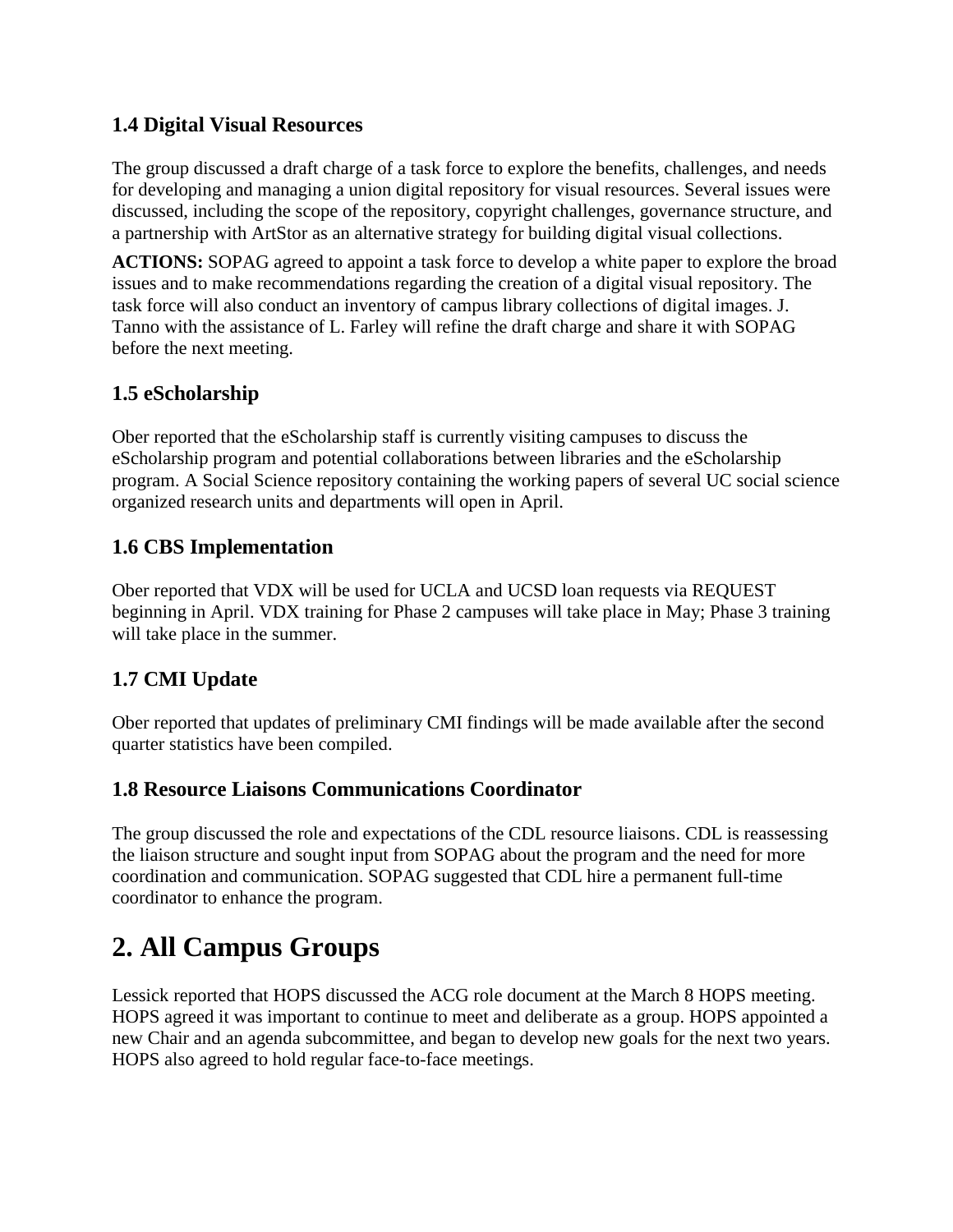# **3. Consultation with LAUC**

SOPAG confirmed that LAUC should funnel comments and suggestions through the LAUC SOPAG Representative, Tammy Dearie. SOPAG suggests that LAUC responses to SOPAG reports be forwarded to SOPAG by the LAUC Representative on the same review schedule that is used for the All Campus Groups, so that LAUC suggestions and recommendations can be considered prior to SOPAG taking action. SOPAG welcomes LAUC perspectives and suggestions for improving communication between SOPAG and LAUC.

# **4. Access Integration Task Force Report**

### **4.1 Phase 1: Improvements in the CDL Directory**

Ober discussed a CDL planning document for the short-term development of the CDL Directory (phase 1). CDL believes that a threshold of three participating campuses would be necessary for CDL to effectively undertake the proposed enhancements to the Directory. Before finalizing plans for these short-term developments of the CDL Directory, CDL requests that SOPAG members gather feedback from their campuses and indicate whether their campus would plan to use the Directory with such improvements.

**ACTIONS:** SOPAG members will consult with their campuses and report back at the next meeting if their campus is willing to participate by batch-loading their locally-licensed resources into the Directory as described in the plan.

### **4.2 Phase 2: Model Framework**

Hurley discussed two documents that he developed for the discussion and posed a list of questions for the group. SOPAG discussed the use of the library catalog and a growing number of separate discovery tools that are currently being employed by selector/reference librarians to complement the catalog. Various "integrated" models were described by Hurley including a) subject portal, b) "scholar's portal" that potentially could provide access to all types of collections via one search engine, and c) Searchlight approach. Questions were raised about the role of the catalog regarding non-MARC records, the need for multiple views other than the ILS, and how best to integrate the discovery tools together in a convenient and coherent manner for the user.

**ACTIONS:** SOPAG will continue to discuss the report's recommendations for continuing to a second phase.

# **5. Digital Reference Task Force White Paper**

Lessick reported that HOPS discussed the Digital Reference White Paper and SOPAG memo at the March 8 HOPS meeting. HOPS endorsed the recommendations and agreed to appoint a Common Interest Group (CIG) to build on the work of the Task Force. A draft charge for the new group will be developed and approved asap by HOPS members, with the intent of finalizing the charge by May 1, 2002 and establishing the group shortly thereafter.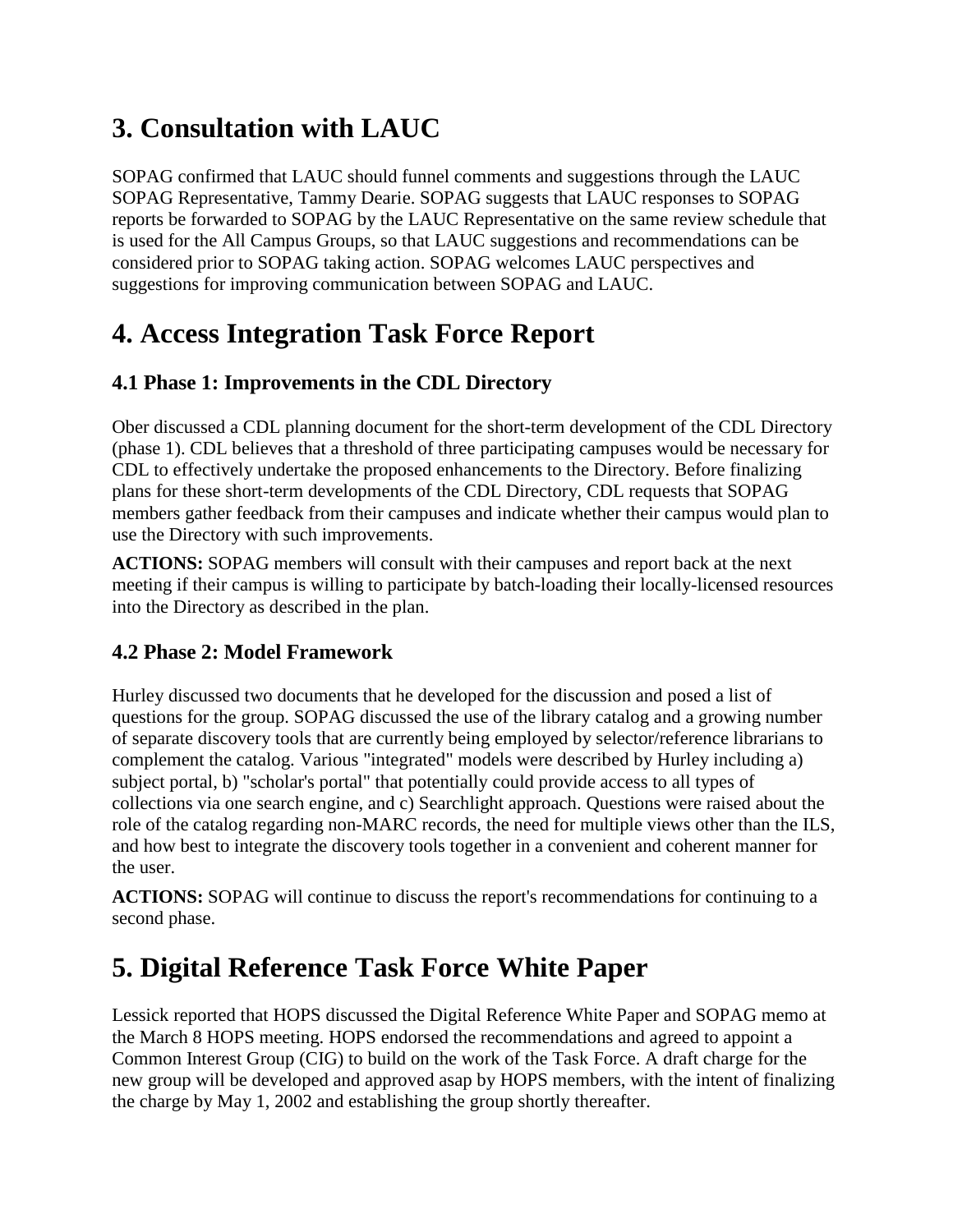# **6. Privacy Task Force Report (guest Karen Coyle)**

Coyle shared the final drafts of the Privacy Task Force report and the Privacy Audit and Guidelines. The report thoroughly investigated applicable federal and state laws, UC policies, technology issues, and a wide variety of current university and library privacy policies. The TF also created a very informative web site with relevant privacy information and tools to assist UC Libraries in assessing their own privacy practices and formulating policies. It was noted that there is a tension between privacy practices and monitoring systems for security as allowed by campus computer use policies. SOPAG recognized the need to gather additional feedback on the report and established a process and timeline for a broad review of the report.

#### **ACTIONS:**

- 1. Coyle, Chair of Privacy Task Force, and Ober will clean up the UC Libraries Privacy Web site as necessary and place Task Force documents there to facilitate the review of the report by the ACGs, LAUC, and the campuses. Coyle and Ober will inform SOPAG when this work is complete and link is available from the SOPAG Web site.
- 2. Tanno will announce the availability of the privacy documents and URL and ask ACGs, LAUC and campuses for feedback by May 1. The report and feedback will be discussed at the May 10th SOPAG meeting.

### **7. Workshops**

### **7.1. UC Digital Library Forums**

Ober reported that the UC DL Forums planning group will submit a draft workshop proposal for a UC Digital Library Forum prior to the next SOPAG meeting.

### **7.2. Circulation Best Practices**

RSC will submit a workshop proposal for a Circulation Best Practices Workshop prior to the next SOPAG meeting.

### **7.3 CDL Forum**

Ober reported that one of the outcomes of the Self-Directed Learners workshop was an expressed need for an in-person, face-to-face CDL forum for frontline librarians. CDL is exploring this idea and other learning methods including teleconferencing options.

## **8. Rights Management in the Digital Environment**

SOPAG will discuss this topic at the next SOPAG meeting after reviewing a related document commissioned for the OAC and forwarding what was available from an analysis on the topic from the California State Library.